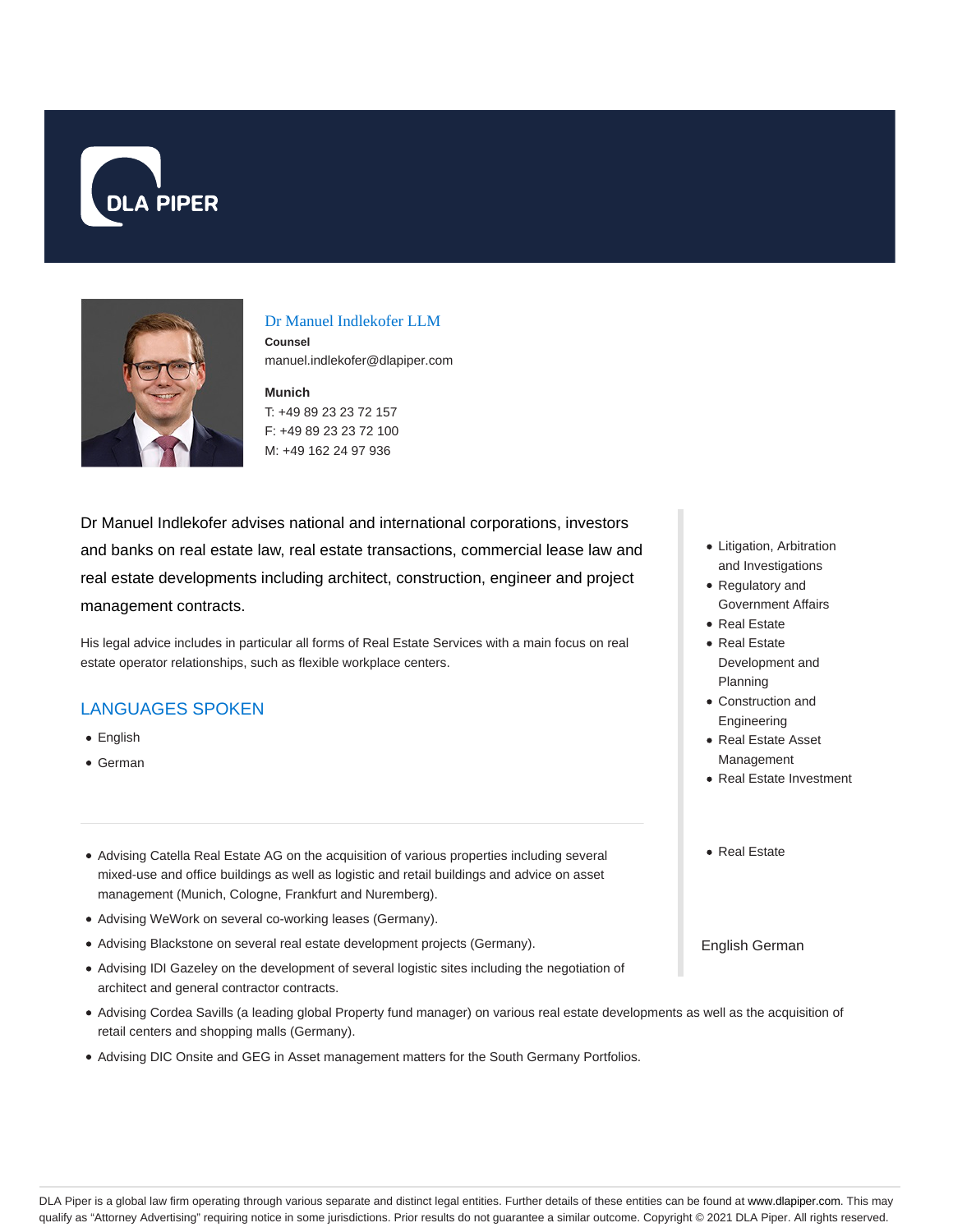# Prior Experience

Prior to joining the private legal practice, Dr. Manuel Indlekofer was a Research Associate at the Chair for Public Law, European and International Law as well as Sports Law of the University of Augsburg (2009-2015).

## **Recognitions**

Legal 500 Germany 2021: Recommended for real estate and construction: real estate; "always perfectly informed about every topic"

### **Education**

- University of Augsburg, First State Examination, 2009
- Chicago-Kent, College of Law, LLM 2009
- University of Augsburg, PhD 2013
- Higher Regional Court of Munich, Second State Examination 2014

## **Memberships**

- Urban Land Institute (ULI)
- ULI Young Leaders
- German association for construction law

## INSIGHTS

## **Publications**

**Decree of the Federal Ministry of Housing, Urban Development and Construction of 25 March 2022**

### 30 March 2022

As a result of the Ukraine conflict, supply chains are being significantly affected beyond the COVID-19, petroleum products, epoxy resin and cement products are affected.

- Chambers Global Practice Guide Real Estate Germany 2019: Sale and Purchase, Planning and Zoning, Commercial Leases and Construction
- Chambers Global Practice Guide Real Estate Germany 2018: Sale and Purchase, Planning and Zoning, Commercial Leases and Construction
- Chambers Global Practice Guide Real Estate Germany 2017: Sale and Purchase, Planning and Zoning, Commercial Leases and Construction

## **Events**

In-House Workshops and seminars for clients regarding deal related asset management, German lease law as well as construction and planning law.

### **NEWS**

**DLA Piper advises CONREN on acquisition of Air20 office property at Düsseldorf Airport**

DLA Piper is a global law firm operating through various separate and distinct legal entities. Further details of these entities can be found at www.dlapiper.com. This may qualify as "Attorney Advertising" requiring notice in some jurisdictions. Prior results do not guarantee a similar outcome. Copyright © 2021 DLA Piper. All rights reserved.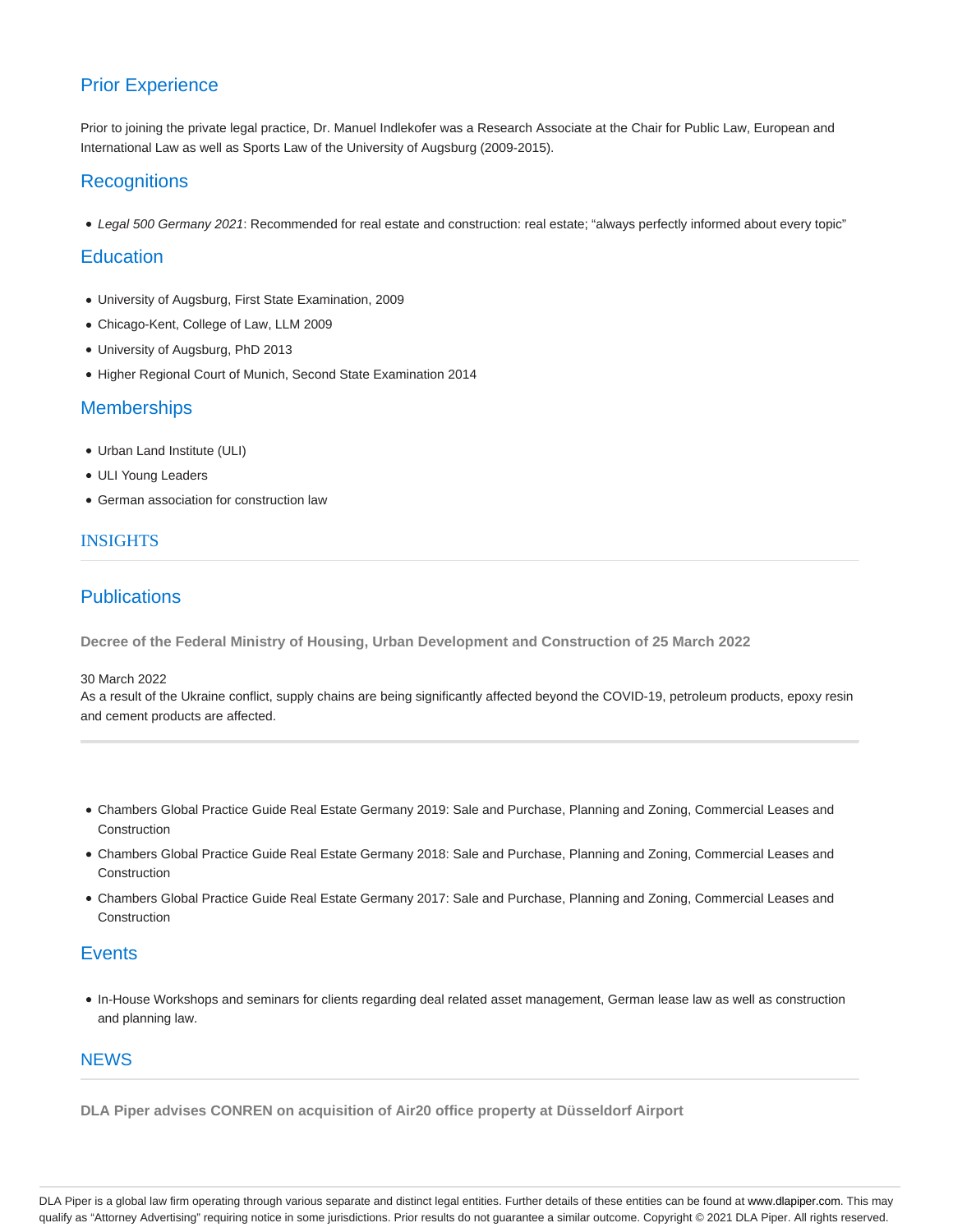13 December 2021

DLA Piper has advised real estate investor CONREN Land on the acquisition of the Düsseldorf office property Air20 at Düsseldorf Airport. The acquisition was made as part of an asset deal from an institutional investor.

**DLA Piper advises LIP Invest on the acquisition of a logistics property south of Berlin**

### 9 December 2021

DLA Piper has advised LIP Invest, a leading investment manager and fund initiator for logistics properties in Germany, on the acquisition of a property in Thyrow for one of its logistics funds.

**DLA Piper advises KINGSTONE Real Estate on acquisition of residential and office property**

1 December 2021

DLA Piper has advised investment management group KINGSTONE Real Estate on the acquisition of a residential and office property in the Bavarian city of Ingolstadt in an off-market transaction on behalf of its KINGSTONE Bavaria Süd (KBS) fund, a single-client institutional investment vehicle.

**DLA Piper advises Aurelis on part sale of Nuremberg's Marienzeile to Wealthcap**

### 24 November 2021

DLA Piper has advised Aurelis Real Estate on the sale of the third of a total of four planned office buildings in Nuremberg's Marienzeile to real asset and investment manager Wealthcap, a subsidiary of the Unicredit Group.

**DLA Piper advises Catella Real Estate on the acquisition of a retail park in Augsburg from ILG**

4 November 2021

DLA Piper advised Munich-based real estate investment manager Catella Real Estate AG on the acquisition of a retail park in Augsburg-Oberhausen for its open-ended special real estate fund "IWS II - Wirtschaftsregion Süddeutschland".

**DLA Piper advises Catella Real Estate on the sale of an office and commercial building in Munich**

### 29 October 2021

DLA Piper has advised Catella Real Estate AG (CREAG) on behalf of the open-ended real estate fund Catella MAX on the sale of an office and commercial building in one of Munich's most popular shopping streets to the investment and project development company QUEST Investment Partners.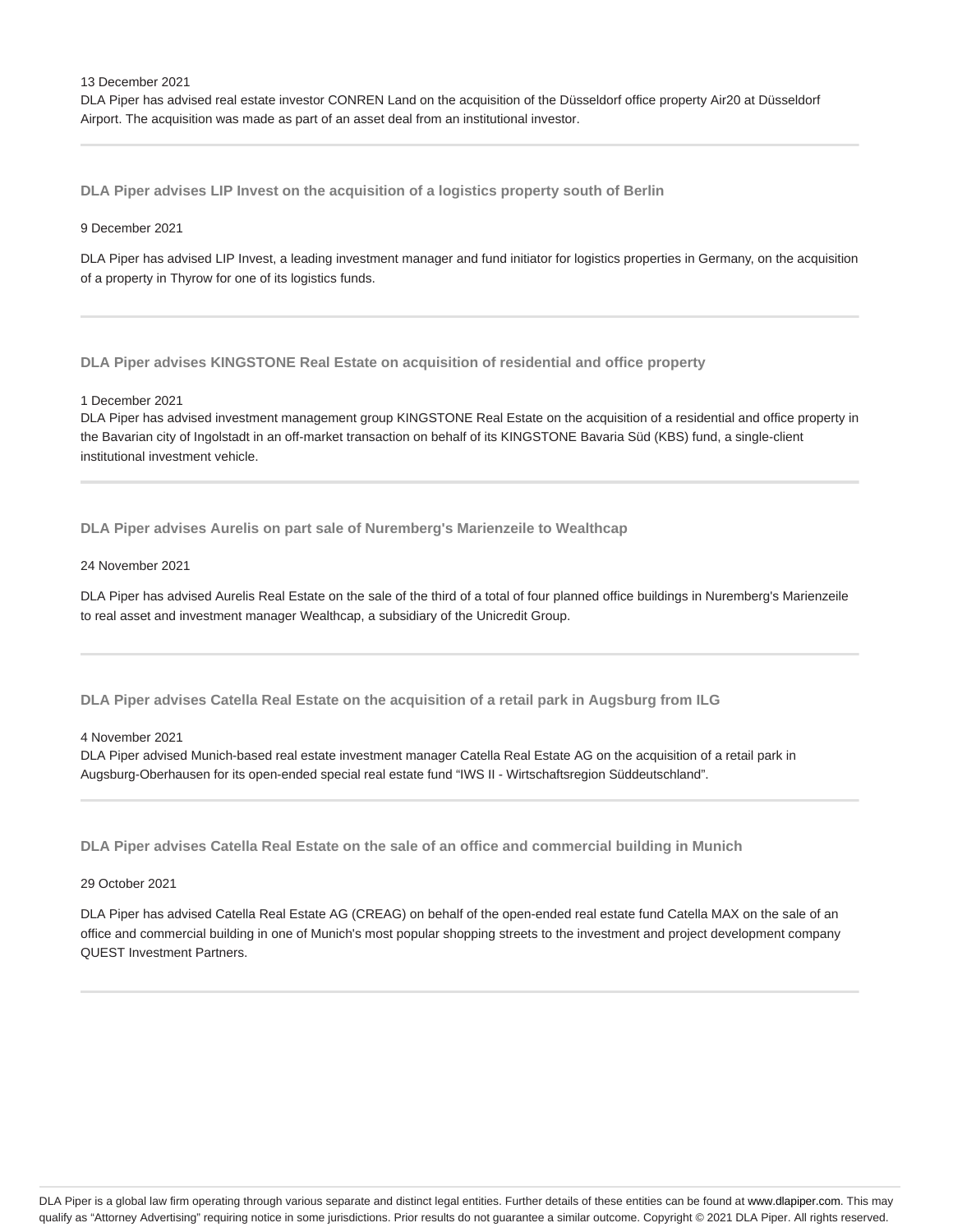**DLA Piper advises Catella Real Estate on the acquisition of a city logistics property in Rheinbach**

### 8 October 2021

DLA Piper has advised Catella Real Estate AG (CREAG) on the acquisition of the approx. 8,020 m<sup>2</sup> Industriestraße 1 project development in Rheinbach for the "Catella Logistik Deutschland Plus " as part of a forward funding asset deal. The seller is thirteen seven GmbH, Aachen, a project developer specializing in logistics and light industrial real estate.

**DLA Piper advises Catella Real Estate on acquisition of "Campus 71" in Essen for sustainability fund**

#### 5 October 2021

DLA Piper has advised Catella Real Estate AG (CREAG) on the acquisition of the new-build microliving apartment building "Campus 71" in Essen for its open-ended mutual fund "KCD-Catella Nachhaltigkeit IMMOBILIEN Deutschland". The purchase of the ninth property increases the assets under management of the fund, which was launched at the beginning of 2017, to more than EUR200 million. The seller of the property is Daiwa House Modular Europe, the market leader for modular and circular construction in Europe from the Netherlands.

**DLA Piper advises KINGSTONE Investment Management on the acquisition of MAYOFFICE from GIEAG Immobilien AG**

22 April 2021

DLA Piper has advised KINGSTONE Investment Management (KINGSTONE IM) on the acquisition of the MAYOFFICE office building in Stuttgart from GIEAG Immobilien AG for the special fund "KINGSTONE Wachstumsregionen Süddeutschland" (KWS).

**DLA Piper advises Catella Real Estate on acquisition of mixed-use property in Cologne**

### 4 February 2021

DLA Piper has advised Munich-based real estate investment manager Catella Real Estate AG on the acquisition of a mixed-use property in downtown Cologne for the AVW European Real Estate Fund.

**DLA Piper advises KINGSTONE on the acquisition of two real estate properties by Sontowski & Partner**

15 December 2020

DLA Piper has advised KINGSTONE Investment Management (KINGSTONE IM) on the acquisition of two real estate properties from S&P Commercial Development, a subsidiary of Sontowski & Partner Group.

**DLA Piper advises The Carlyle Group on the acquisition of prime French and German distribution logistics assets**

#### 29 October 2020

DLA Piper has advised global investment firm The Carlyle Group (NASDAQ: CG) on its acquisition of a portfolio of 27 distribution logistics assets in France and Germany. The transaction is structured as a sale-and-leaseback.

**DLA Piper advises CONREN Land on Dusseldorf property acquisition**

### 11 August 2020

DLA Piper has advised CONREN Land on the acquisition of the Düsseldorf commercial and office property "Hansastern C" for the

DLA Piper is a global law firm operating through various separate and distinct legal entities. Further details of these entities can be found at www.dlapiper.com. This may qualify as "Attorney Advertising" requiring notice in some jurisdictions. Prior results do not guarantee a similar outcome. Copyright @ 2021 DLA Piper. All rights reserved.